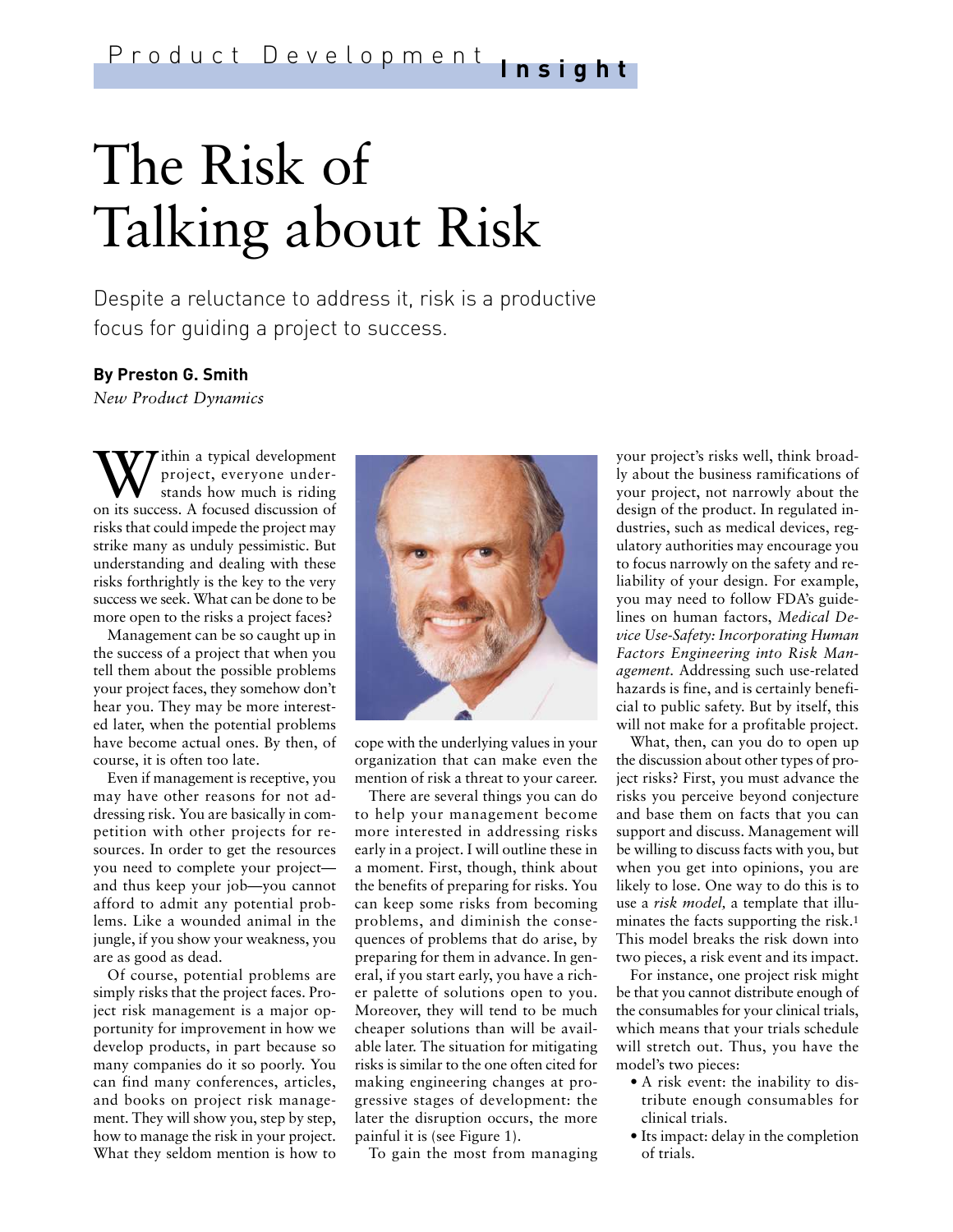## Product Development **Insight**



Figure 1. Cost of change as a function of product development phase.

As they stand, these two items are debatable. So, focusing on the risk event, what leads you to believe that distribution might be too thin? You may know that

- Clinical trials are slated to occur on three continents.
- There are no data on the breakdown of the 14 types of consumable that will be needed by the patient population.
- Five of the past seven projects have had difficulties getting the right consumable to the doctor on time.

These three facts are risk-event drivers (there is a similar list of impact drivers) that lend themselves to rational discussion. If someone disputes the first driver, for instance, you can discuss the details of where you plan to locate the clinical trials. If that is not enough, you can collect additional information. Once you have your drivers, not only can you discuss the risk rationally, you can also show management that you are in control of the situation. In this case, perhaps, your action plan will be to ensure that all clinical sites are located within two hours by car from an

airfreight hub.

Drivers are your basic tool and language for putting risks on the table for discussion and resolution. Unfortunately, in many companies, drivers alone will not help, because even a mere discussion of unpleasant facts is unwelcome. The reasons for such resistance vary from one company to the next. Let's look at a few and see what you can do to deal with them.

One is the well-known firefighting mentality. Some people simply prefer to wait until a situation is almost hopeless rather than work to prevent it. Firefighting exists because it is exciting, and this is a key to overcoming it. Do not fan the flames, so to speak, by encouraging or rewarding the firefighter. Instead, look for and encourage those who are working quietly in the background to keep risks from happening. If the firefighters are higher up in management, this approach will not work. Instead, collect some data from problems in past projects to show that past fires could have been dealt with far more effectively through prevention. Discuss your findings at your level and attempt to work them up into a management discussion.

This firefighting syndrome, like the related phenomena discussed below, is

a cultural impediment. You have very limited power to change such a culture quickly. In fact, even top management has limited power to make such changes. So, what do you do? I am suggesting that you can work within these impediments by understanding them. In the case of firefighting, know who the firefighters are and how they operate. Anticipate what they might do and how to defuse it.

Another source of resistance, increasingly common in an era of stretched budgets, is a reluctance to devote resources to potential problems. Managers may tell you that they have enough actual problems to deal with, so why invest in ones that might not happen? The answer to this one is in Figure 1. If you do not deal with problems early or preemptively, while they are easy to resolve, you will have to spend much more later, when the simple fixes are no longer available. Yes, by putting it off, you save on the problems that do not occur, but you spend much more on those that do.

You can overcome this reluctance to invest in potential problems by examining some completed projects. See what it costs to fix problems, and then see how much cheaper they would have been to resolve if addressed early on. Present your findings for a few of these instances to make your case. Again, aim to move your findings up to a management discussion, since this is where the values will need to change. Management will always be interested in how they can complete a project more economically, so show them how addressing potential problems will save money overall.

Some people do not like to talk about risks because it seems negative. This is a very easy trap to fall into. The reality is that risk has two faces, and the often-forgotten face is opportunity. Especially in product innovation, behind each risk is an opportunity to do something better, faster, or cheaper than before. By listing the drivers and analyzing the risk, you are really asking whether you wish to get involved in managing this risk or whether you would rather just let it take its course. That is, you are putting yourself in control by deciding which